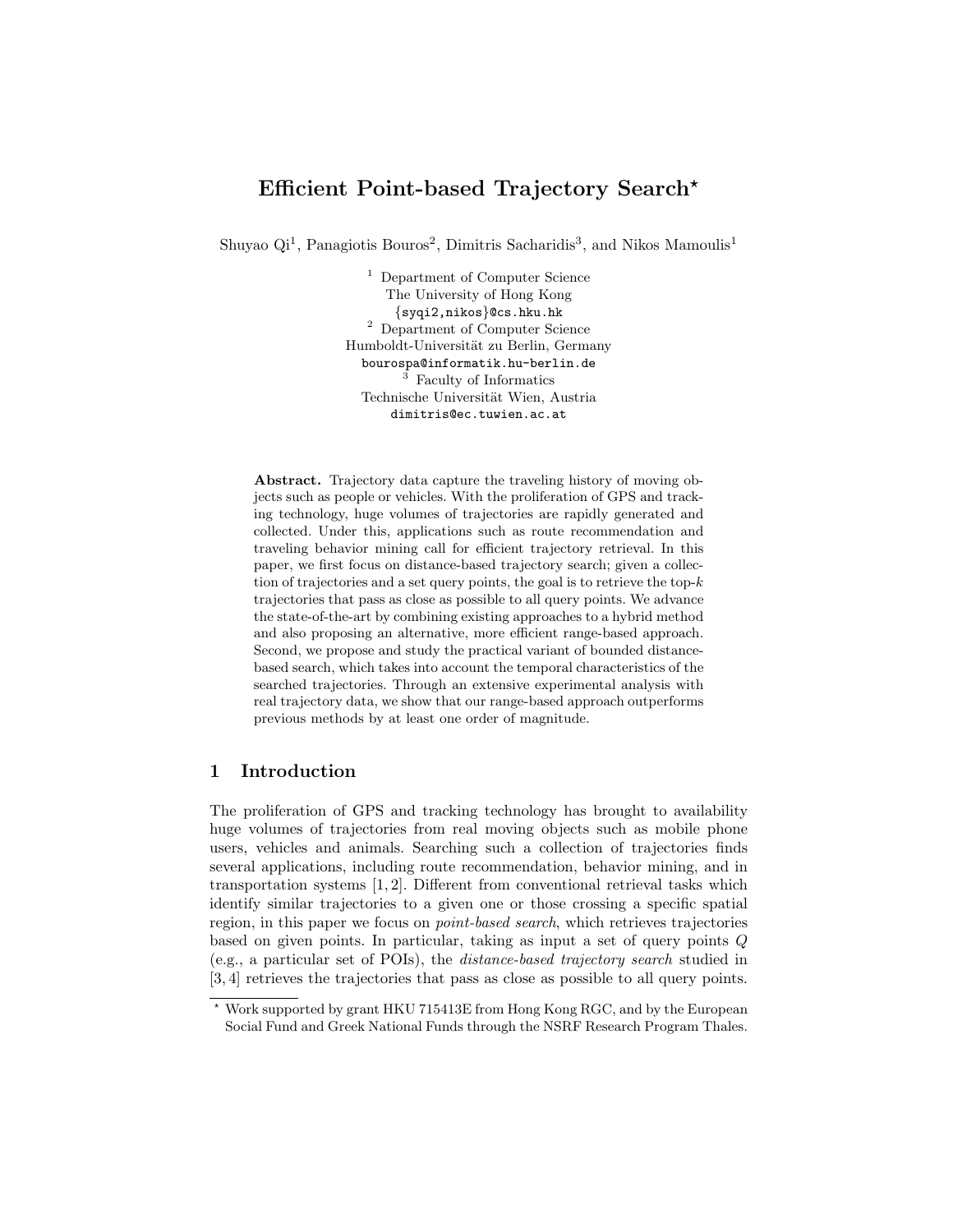Specifically, the distance of a trajectory  $t$  to  $Q$  is computed by summing up, for each query point  $q \in Q$ , its distance to the nearest point in t.

Consider for instance a collection of touristic trajectories; a travel agency issues a distance-based query to survey or recommend popular routes that pass close to specific sightseeing attractions. As another example, query set Q could contain traffic congestion points; in this case, the traffic department seeks to discover the causes of the congestion by analyzing the trajectories that pass near the points in Q. In the context of surveillance and security applications, Q may contain locations of crime scenes, and hence the police department issues a distance-based query to investigate the correlation of these crime locations by identifying suspects who moved close to all of them.

Contributions. This paper tackles two problems under the point-based trajectory search. First, we thoroughly study the efficient evaluation of distance-based *trajectory search*. We review in detail existing algorithms IKNN [3] and  $GH/\mathbb{QE}$ [4]. These methods follow a candidate generation and refinement paradigm, and invoke a nearest neighbor (NN) search centered at each query point to examine the trajectories in ascending order of their distance to Q. By analyzing the pros and cons of these methods, we design a hybrid NN-based algorithm which consistently outperforms IKNN and GH/QE by over an order of magnitude. Going one step further, we tackle the inherent shortcomings of the NN-based approach itself, namely (a) the increased I/O cost due to independently running multiple NN searches and (b) the increased CPU cost for continuously maintaining a priority queue for each NN search. We propose a novel spatial range-based approach, which is up to 2 times faster than our hybrid algorithm.

Second, we observe that the distance-based search ranks trajectories solely on how close they pass to the query points in  $Q$ , ignoring however other qualitative characteristics of the retrieved results. To fill this gap, we introduce a practical variant of distance-based trajectory search, which also takes into account the temporal aspect of the trajectories. Specifically, this bounded distance-based search filters out non-interesting trajectories, whose points closest to Q span a time interval greater than a user-defined threshold.

Outline. The rest of the paper is organized as follows. Section 2 formally defines the distance-based and bounded distance-based trajectory search while Sections 3 and 4 address their efficient evaluation. Then, Section 5 discusses problem variants where (a) the trajectories are ranked both on their distance to the query points and the time interval they span, and (b)  $Q$  is a sequence of query points, instead of a set. Section 6 presents our experimental analysis. Finally, Section 7 outlines related work, while Section 8 concludes the paper.

# 2 Problem Definition

Let T be a collection of trajectories. A trajectory in T is defined as a sequence of spatio-temporal points  $\{p_1, \ldots, p_n\}$ , each represented by a  $\langle latitude, longitude,$ timestamp) triple. The input of point-based trajectory search over collection  $T$  is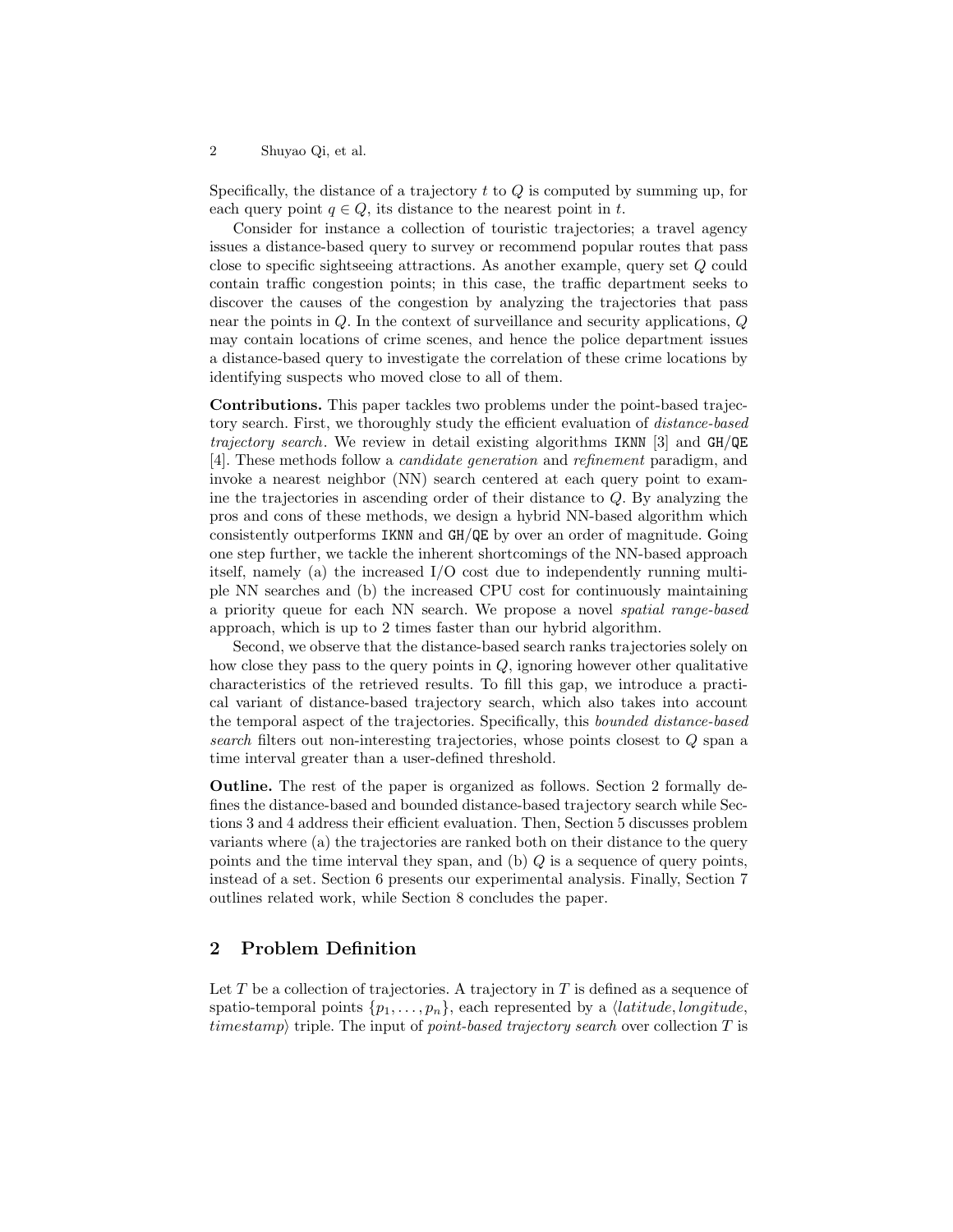

Fig. 1. Distance-based trajectory search with 4 trajectories,  $T = \{t_1, \ldots, t_4\}$ , and 3 query points,  $Q = \{q_1, \ldots, q_3\}; t_1, t_2$  is the result to 2-DTS(T, Q), while  $t_2, t_3$  the result to 2-BDTS $(T, Q, \tau)$ 

a set of m spatial query points  $Q = \{q_1, \ldots, q_m\}$ . Given a query point  $q_j \in Q$  and a trajectory  $t_i \in T$ , we define the  $\langle p_{ij}^*, q_j \rangle$  matching pair based on the nearest to  $q_j$  point  $p_{ij}^*$  of trajectory  $t_i$ , i.e.,  $p_{ij}^* = \arg \min_{p \in t_i} dist(p, q_j)$ , where  $dist(\cdot, \cdot)$ denotes the distance (e.g., Euclidean) between two points in space. We then define the distance of a trajectory to Q based on the matching pairs for every query point  $q_i$  as:

$$
dist(t_i, Q) = \sum_{q_j \in Q} dist(p_{ij}^*, q_j)
$$
\n(1)

Consider the example in Figure  $1(a)$ , where query points are represented as diamonds, and trajectory points as circles; filled circles indicate matched points of the trajectory to query points. For trajectory  $t_1$ , point  $p_{11}^*$  is its closest point to query point  $q_1$ , and hence  $\langle p_{11}^*, q_1 \rangle$  represents a matching pair. The other matched trajectory points of  $t_1$  are  $p_{12}^*$  and  $p_{13}^*$ . Note that it is possible for a trajectory point to be matched with multiple query points. This is the case with trajectory  $t_3$ , where  $p_{32}^*$  is the closest point to both  $q_1$  and  $q_2$ , i.e.,  $p_{31}^* \equiv p_{32}^*$ .

We now formally define the *distance-based trajectory search* problem [3, 4].

Problem 1 (Distance-based Trajectory Search) Given a collection of trajectories  $T$  and a set of query points  $Q$ , the k-Distance-based Trajectory Search, denoted by k-DTS(T, Q), retrieves a subset of k trajectories  $R \subseteq T$  such that for  $\text{each } t \in R \text{ and } t' \in T \setminus R, \text{dist}(t, Q) \leq \text{dist}(t', Q) \text{ holds.}$ 

Returning to the example of Figure 1(a), trajectory  $t_1$  has the lowest distance to Q, followed by  $t_2$ ,  $t_3$  and  $t_4$ ; hence, the result to 2-DTS(T, Q) is  $t_1$ ,  $t_2$ .

Next, we introduce a novel point-based trajectory search problem by also taking into account the temporal aspect of the trajectories. Let  $P_i^*$  be the set of all matching pairs for a trajectory  $t_i$ , sorted ascending on the timestamp of the involved trajectory points. We define the span of trajectory  $t_i$  with respect to Q, denoted by  $span(t_i, Q)$ , as the length of the time interval between the first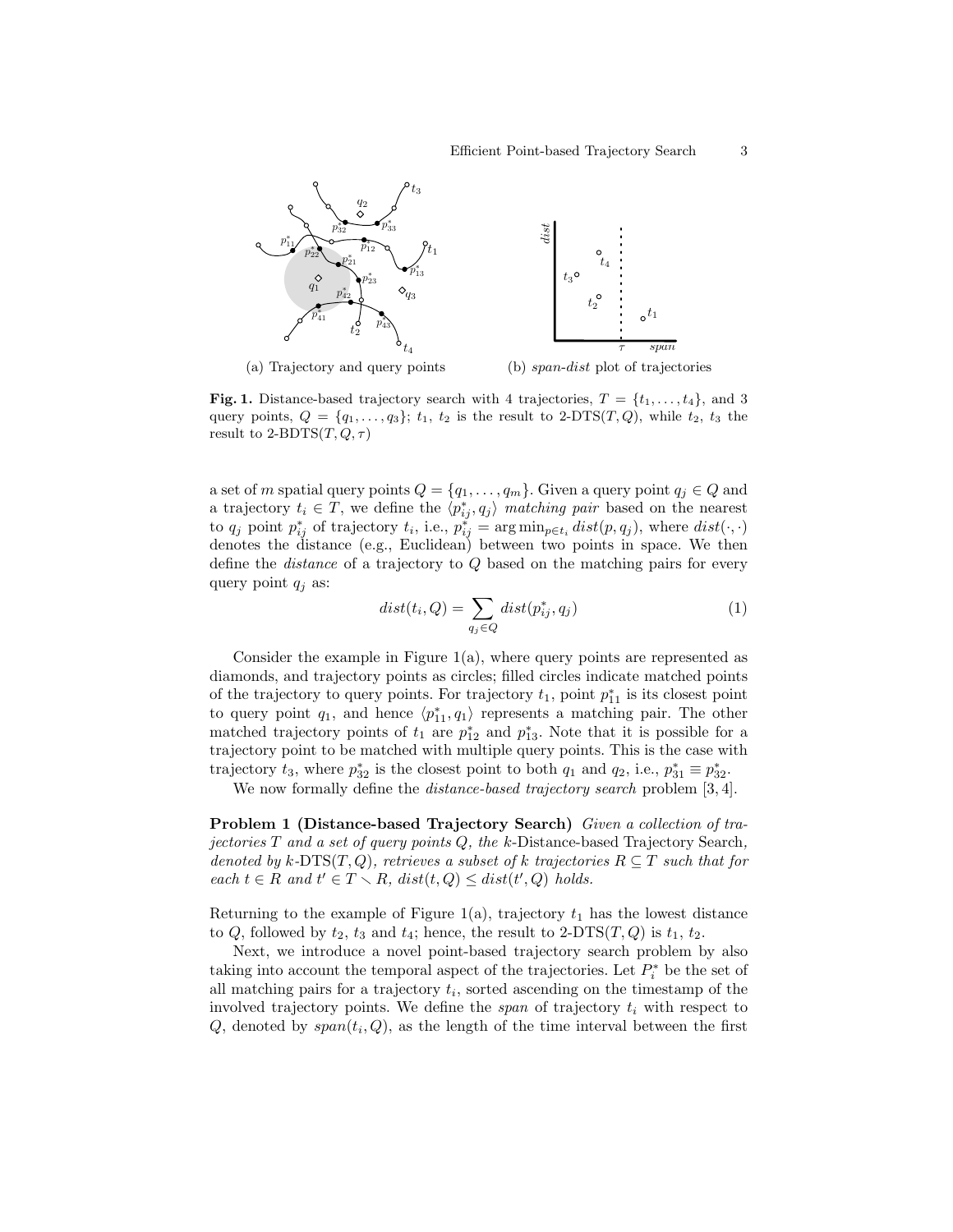and the last pair in  $P_i^*$ , or equivalently:

$$
span(t_i, Q) = \max_{q_x, q_y \in Q} (timestamp(p_{ix}^*) - timestamp(p_{iy}^*))
$$
 (2)

Intuitively,  $span(t_i, Q)$  equals the total time needed to reach as close as possible to all query points in  $Q$ , following trajectory  $t_i$ .

Problem 2 (Bounded Distance-based Trajectory Search) Given a collection of trajectories T, a set of query points Q and a span threshold  $\tau$ , the k-Bounded Distance-based Trajectory Search, denoted by  $k$ -BDTS $(T, Q, \tau)$ , retrieves the subset of k trajectories  $R \subseteq T$  such that:

 $-$  for each  $t \in R$ , span $(t, Q) \leq \tau$  holds, and  $-$  for each  $t' \in T \setminus R$  with span $(t', Q) \leq \tau$ ,  $dist(t, Q) \leq dist(t', Q)$  holds.

Returning to Figure  $1(a)$ , assume for simplicity that trajectory points are reported in fixed time intervals. As a result, the span of a trajectory is proportional to the number of its points from the first to the last matched point (excluding the first). For example,  $span(t_1, Q) = 4$  as there are 4 points from  $p_{11}^*$ and up to  $p_{13}^*$ . Similarly, we obtain the spans of  $t_2$ ,  $t_3$ ,  $t_4$  as 2, 1, 2, respectively. Figure 1(b) plots the trajectories in the span-dist plane. DTS ignores the span values and simply returns the trajectories with the lowest dist coordinate. In contrast, BDTS introduces a threshold, e.g.,  $\tau = 3$ , on the span of the trajectories, depicted as the dashed vertical line. Trajectories to the right of this line, i.e.,  $t_1$ , do not qualify as BDTS results. Therefore, the result of 2-BDTS is  $t_2$ ,  $t_3$ , i.e., the trajectories with the 2 lowest distances among those left of the line. Notice that BDTS may not return the trajectory with the lowest distance to Q if its span exceeds the threshold; e.g.,  $t_1$  in Figure 1.

Depending on the application, one may consider alternative definitions for point-based trajectory search that take into account both the distance and the span metrics. We briefly overview one of them in Section 5, where we also discuss trajectory search given a sequence of query points, instead of a set.

## 3 Distance-based Trajectory Search

We first discuss trajectory search based on the distance to a set of query points. Section 3.1 revisits existing work, while Sections 3.2 and 3.3 present our NNbased and spatial range-based methods, respectively.

#### 3.1 Existing Methods

Methods IKNN [3] and GH/QE [4] have previously tackled distance-based trajectory search. Note that in [3] the problem was defined with respect to the similarity of a trajectory  $t_i$  to the set of query points  $Q$ , defined as  $sim(t_i, Q)$  =  $\sum_{q_j \in Q} e^{-dist(p_{ij}^*,q_j)}$ . In what follows, we describe the straightforward adaptation of the IKNN algorithm for the distance metric of Equation (1) (which was also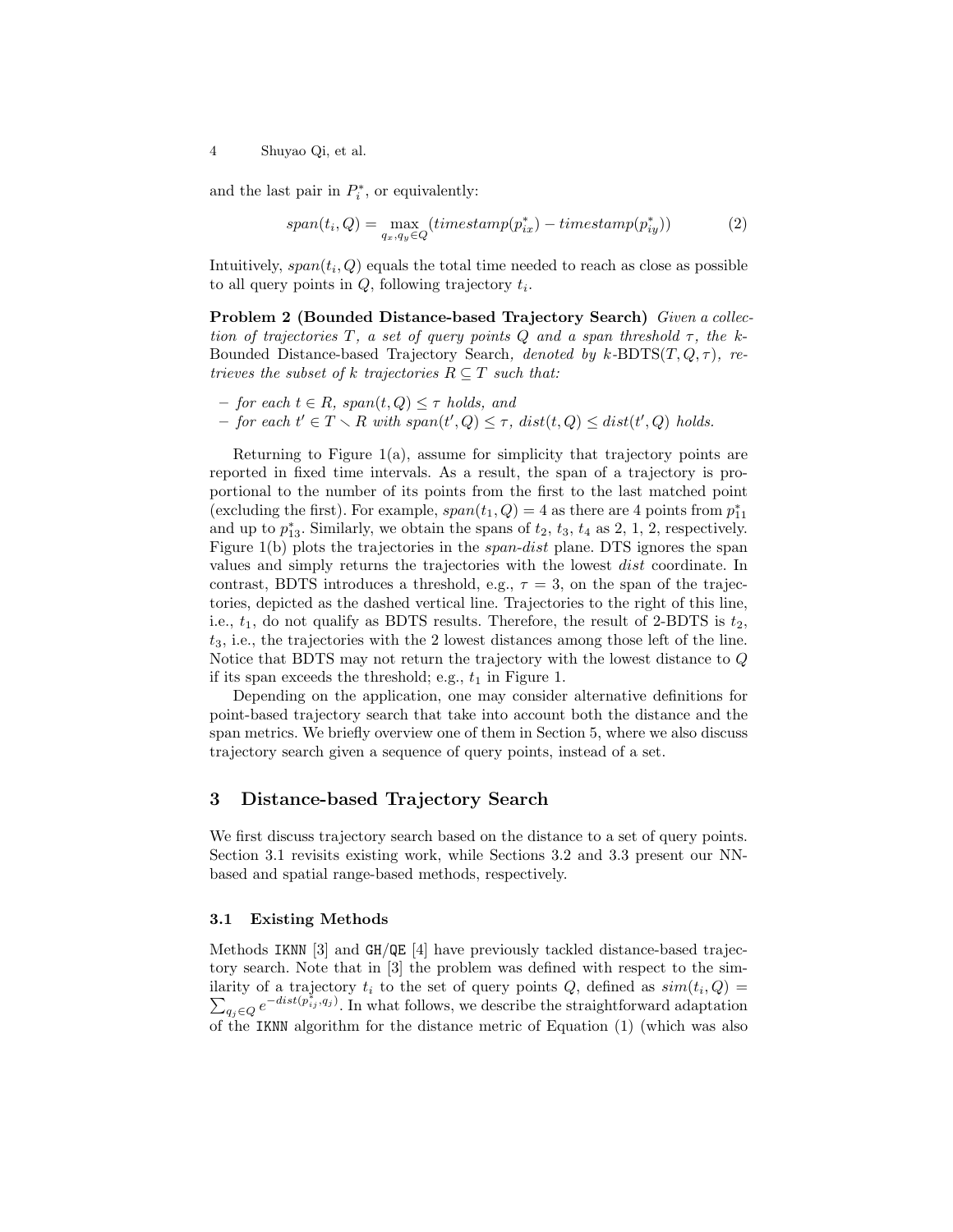|                | Algorithm 1: IKNN         |                                                                                                |                                        |
|----------------|---------------------------|------------------------------------------------------------------------------------------------|----------------------------------------|
|                | Input                     | : collection of trajectories T, set of query points $Q$ , number of results k                  |                                        |
|                | Output                    | $\therefore$ result set R                                                                      |                                        |
|                |                           | <b>Variables</b> : candidate set C, k-th distance upper bound $UB_k$ , distance lower bound LB |                                        |
|                |                           | 1 initialize $C \leftarrow \emptyset$ , $UB_k \leftarrow \infty$ and $LB \leftarrow 0$ ;       |                                        |
|                | 2 while $UB_k > LB$ do    |                                                                                                |                                        |
| 3              |                           | for each $q_i \in Q$ do                                                                        |                                        |
| $\overline{4}$ |                           | $\delta_i$ -NN $(q_i)$ $\leftarrow$ the next $\delta_i$ nearest trajectory points to $q_i$ ;   |                                        |
| 5              |                           | update C with $\delta_i$ -NN $(q_i)$ ;                                                         |                                        |
| 6              |                           | update $UB_k$ and $LB$ ;                                                                       | $\triangleright$ Equations (3) and (4) |
|                |                           | 7 $R \leftarrow \text{Refine}_{\text{DTS}}(k, T, Q, C);$                                       |                                        |
|                | $\mathbf{s}$ return $R$ ; |                                                                                                |                                        |

used in [4]). The adaptation of  $GH/\sqrt{E}$  and our methods (Sections 3.2 and 3.3) to the similarity metric of [3] is also straightforward and therefore, omitted. Moreover, the relative performance of all methods is identical independent of the metric used.

All existing methods adopt a candidate generation and refinement evaluation paradigm. During the first phase, a set of candidate trajectories is determined by incrementally retrieving the nearest trajectory points to the query points in Q. For this purpose, the methods utilize a single R-tree to index all trajectory points. A candidate trajectory  $t$  is called a *full match* if the matching pairs of t to all query points in  $Q$  have been identified; otherwise, t is a partial match. As soon as the candidate set is guaranteed to include the final results (even as partial matches), candidate generation is terminated, and the refinement phase is then employed to identify and output the results.

The IKNN Algorithm. Note that the IKNN algorithm comes in two flavors; in the following, we consider the one based on best-first search, as it was shown in [3] to be both faster and require fewer I/O operations. Algorithm 1 shows the pseudocode of IKNN. During candidate generation (Lines 2–6), the algorithm iterates over the points of Q in a round robin manner. For each query point  $q_i$ , the (next) batch of nearest to  $q_i$  trajectory points is retrieved using the R-tree index, in Line 4. The nearest neighbor search retrieves a different number of trajectory points  $\delta_j$  per query point  $q_j$ , in order to expedite the termination of this first phase (details in [3]). Based on the newly identified matching pairs that involve  $q_i$ , the set of candidates C is then updated in Line 5 by either adding new partial matches or filling an empty slot for existing. For each partial match  $t_i$  in C, IKNN computes an upper bound of its distance to Q by setting the distance of  $t_i$  to every unmatched query point equal to the diameter of the space (maximum possible distance between two points): <sup>4</sup>

$$
\overline{dist}(t_i, Q) = \sum_{q_j \in Q_i} dist(p_{ij}^*, q_j) + |Q \setminus Q_i| \cdot DIAM,
$$
\n(3)

where set  $Q_i \subseteq Q$  contains all the query points already matched to a point in trajectory  $t_i$ . We denote by  $UB_k$  the k-th smallest among the distance bounds

<sup>4</sup> Under the similarity-based definition of DTS in [3], IKNN sets empty "slots" to 0.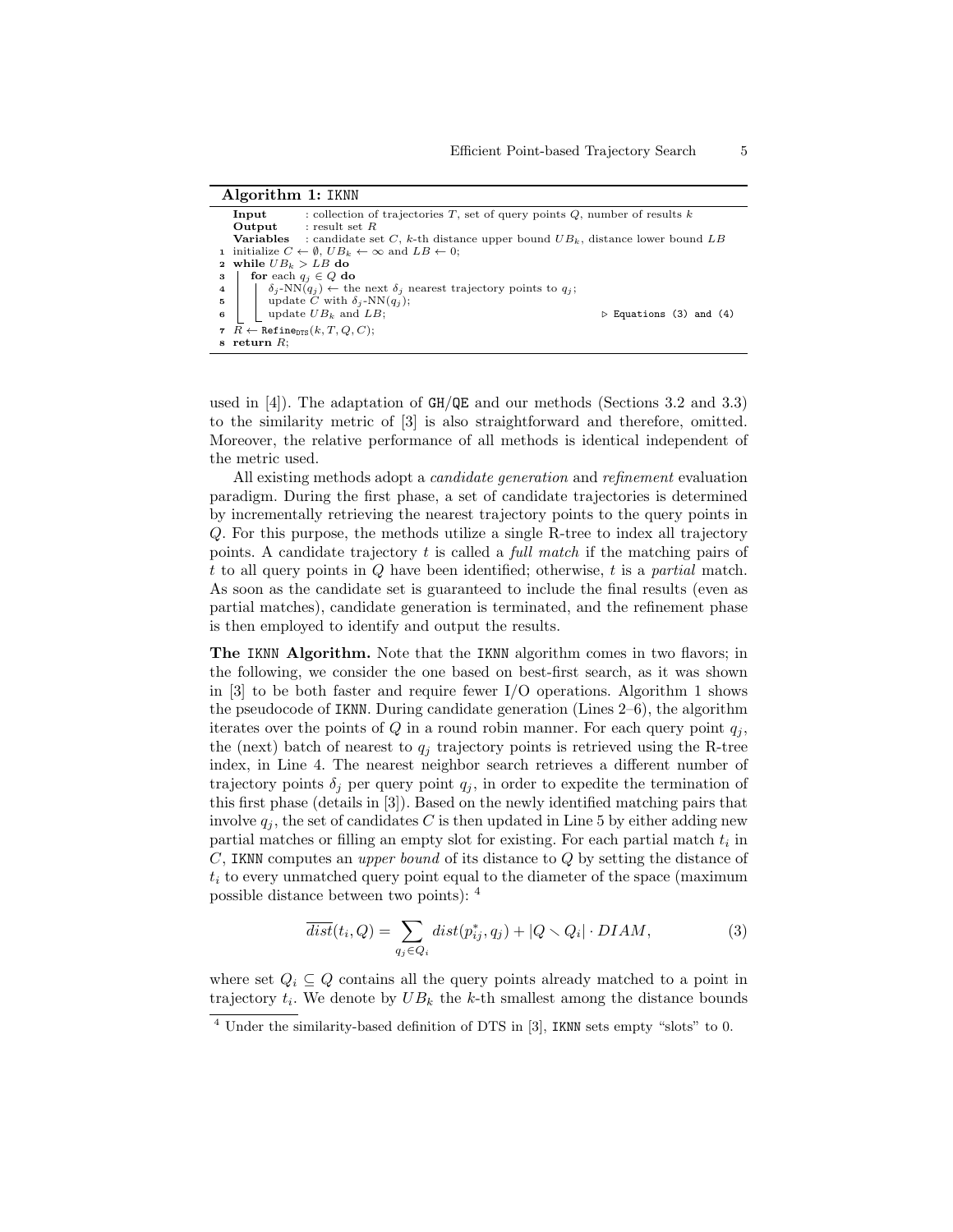| Algorithm 2: GH |  |  |
|-----------------|--|--|
|-----------------|--|--|

 ${\bf Input} \qquad : {\rm collection~of~trajectories}~T,~{\rm set~of~query~points}~Q,~{\rm number~of~results}~k\\ {\bf Output} \qquad : {\rm result~set}~R$ **Output** : result set  $R$ <br>**Variables** : candidate se : candidate set  $C$ , global heap  $H$ 1 initialize  $C \leftarrow \emptyset$  and  $H \leftarrow \emptyset$ ;<br>2 while C contains less than k while  $C$  contains less than  $k$  full matches do 3 | pop  $\langle p_{ij}, q_i \rangle$  from  $H; \ \triangleright$  Get the globally nearest trajectory point to some query point 4 update C with  $\langle p_{ij}, q_i \rangle$ ;<br>5 ush to H the next near push to  $H$  the next nearest trajectory point to  $q_i$ ; 6  $R \leftarrow \text{Refine}_{\text{DTS}}(k, T, Q, C);$ return  $R$ ;

## Algorithm 3: QE

|                          | : collection of trajectories $T$ , set of query points $Q$ , number of results $k$<br>Input                               |                               |
|--------------------------|---------------------------------------------------------------------------------------------------------------------------|-------------------------------|
|                          | : result set $R$<br>Output                                                                                                |                               |
|                          | <b>Variables</b> : candidate set C, global heap H, distance lower bound LB                                                |                               |
|                          | <b>1</b> initialize $C \leftarrow \emptyset$ , $H \leftarrow \emptyset$ and $LB \leftarrow 0$ ;                           |                               |
|                          | 2 while C contains less than k full matches with $dist(\cdot, Q) > LB$ do                                                 |                               |
| 3                        | pop $\langle p_{ij}, q_i \rangle$ from $H_i \triangleright$ Get the globally nearest trajectory point to some query point |                               |
| $\overline{4}$           | update C with $\langle p_{ij}, q_i \rangle$ ;                                                                             |                               |
| 5                        | push to H the next nearest trajectory point to $q_i$ ;                                                                    |                               |
| 6                        | complete the most promising partial matches in $C$ ;                                                                      | $\triangleright$ Equation (5) |
| $\overline{\phantom{a}}$ | update $LB$ ;                                                                                                             | $\triangleright$ Equation (6) |
|                          | 8 $R \leftarrow \text{Refine}_{\text{DTS}}(k, T, Q, C);$                                                                  |                               |
|                          | $9$ return $R$ :                                                                                                          |                               |

for the trajectories in C. In addition, IKNN computes a lower bound LB of the distance to  $Q$  for all unseen trajectories (i.e., those not contained in  $C$ ), by aggregating the distance of the farthest (retrieved so far) trajectory point to each query point in  $Q$ . Formally:

$$
LB = \sum_{q_j \in Q} dist(p_j^{\delta}, q_j) \tag{4}
$$

where  $p_j^{\delta}$  is the last trajectory point returned by the NN search centered at  $q_j$ .

The candidate generation phase of IKNN terminates when  $UB_k \leq LB$ ; in this case, none of the unseen trajectories can have smaller distance to Q compared to the candidates in  $C$ . Last, IKNN invokes  $\text{Refine}_{\text{DTS}}$  to produce the results. Briefly, the function examines candidates in ascending order of a lower bound on their distance, retrieving them from disk to compute  $dist(·, Q)$  (details in [3]).

The GH/QE Algorithms. Different from IKNN, the methods in [4] retrieve trajectory points in ascending order of the distance to their closest query point. Specifically, a global heap  $H$  is used to retrieve at each iteration the globally nearest trajectory point  $p_{ij}$  to some query point  $q_j$ , and then, to update candidate set C, accordingly. Algorithm 2 shows the pseudocode of GH. The candidate generation phase of  $GH$  is terminated as soon as set C contains k full matches (proof of correctness in [4]). Note that these full matches are not necessary among the final results identified in Line 6 during the refinement phase.

In practice, the order imposed by global heap  $H$  cannot guarantee a good performance unless both trajectory and query points are uniformly distributed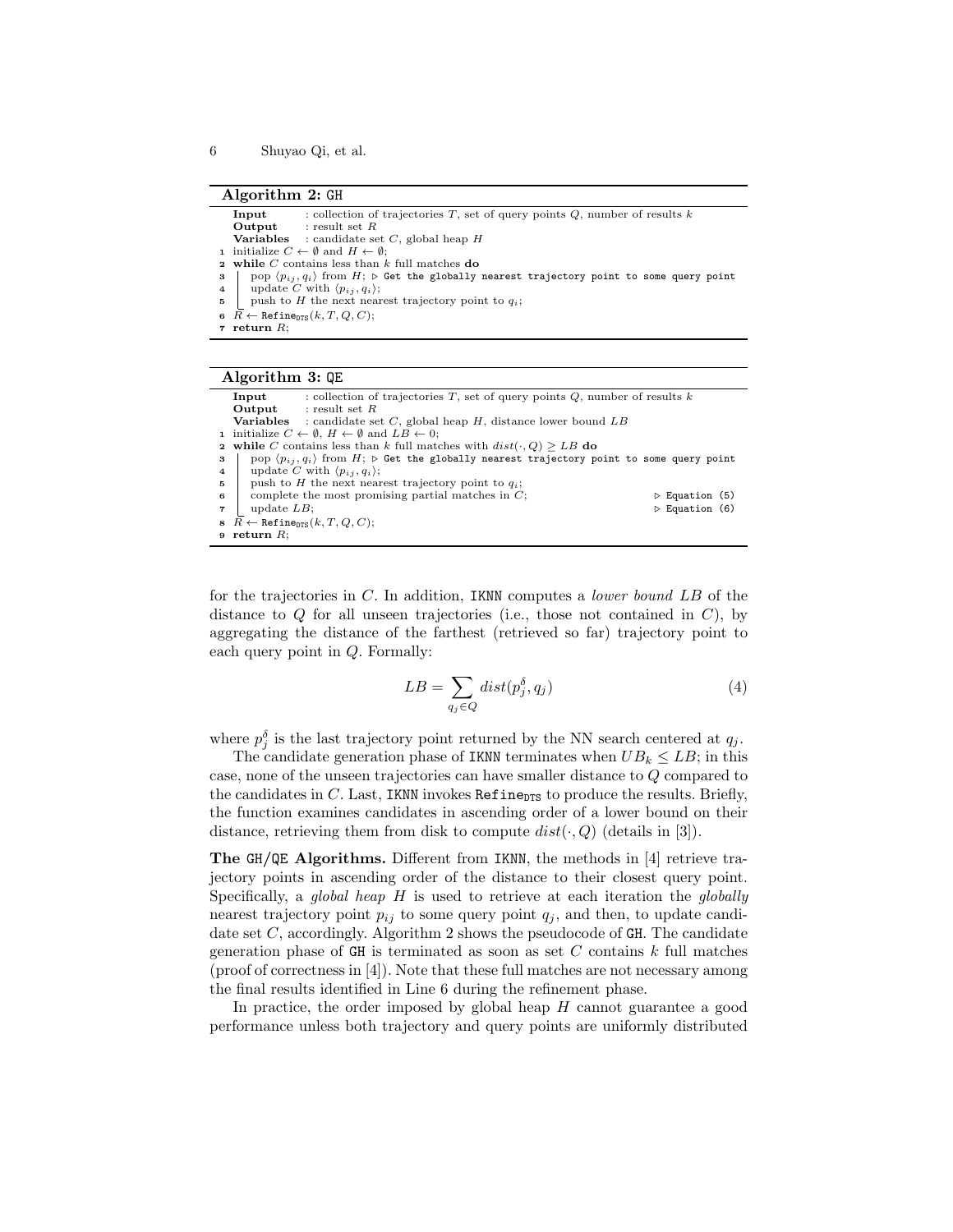in space. For instance, if a particular query point is very close to many trajectories, GH will generate a large number of partial matches with only that slot filled. Consequently, it will take longer to produce the  $k$  full matches needed to terminate the generation phase, and at the same time a large number of candidates would have to be refined. A similar problem occurs when a query point is located away from the trajectories.

To address these issues, Tang et al. [4] proposed an extension to GH termed QE, which periodically fills the empty slots for the partially matched trajectories with the highest potential of becoming results. These are then retrieved from disk, and their actual distance is computed. A trajectory has high potential if it has (i) few empty slots and (ii) small distance in each filled slot with respect to the next point to be retrieved for that slot. These factors are captured respectively by the denominator and enumerator of the following equation:

$$
potential(t_i) = \frac{\sum_{q_j \in Q_i} (dist(p_j^H, q_j) - dist(p_{ij}^*, q_i))}{|Q \setminus Q_i|} \tag{5}
$$

where set  $Q_i \subseteq Q$  contains all the query points already matched to a point in  $t_i$ ,  $p_j^H$  is the next nearest trajectory point to  $q_j$  contained in heap H and  $p_{ij}^*$  is the nearest to  $q_j$  point in trajectory  $t_i$ .

Algorithm 3 shows the pseudocode of QE. The candidate generation phase of QE terminates when candidate set C contains k full matches (similar to  $GH$ ), provided however that their distance to Q is smaller than the distance of all unseen trajectories (Line 2) (proof of correctness in [4]). To determine this,  $QE$ computes in Line 7, a lower bound LB of the distance for the unseen trajectories (similar to IKNN) by aggregating the distance of the next nearest trajectory point to every query point, i.e., the contents of heap  $H$ :

$$
LB = \sum_{q_j \in Q} dist(p_j^H, q_j) \tag{6}
$$

#### 3.2 A Hybrid NN-based Approach

The DTS problem can be viewed as a top-k query [5, 6]. For each query point  $q_i$ , consider a sorted trajectory list  $T_i$ , where each trajectory is ranked according to its distance to the query point. Then, the objective is to determine the top- $k$ trajectories that have the highest aggregate score, i.e., distance, among the lists. However, as these lists are not given in advance and constructing them is costly, the goal is to progressively materialize them, until the result is guaranteed to be among the already seen trajectories.

Following the top-k query processing terminology, a *sorted access* on list  $T_i$ corresponds to the retrieval of the next nearest trajectory to query point  $q_i$ , which in turn may involve multiple trajectory point NN retrievals. In contrast, a random access for trajectory  $t_i$  on list  $T_j$  corresponds to the retrieval of  $t_i$  from disk and the computation of its distance to  $q_j$ ; in practice, once  $t_i$  is retrieved, its distance to all query points can be computed at negligible additional cost.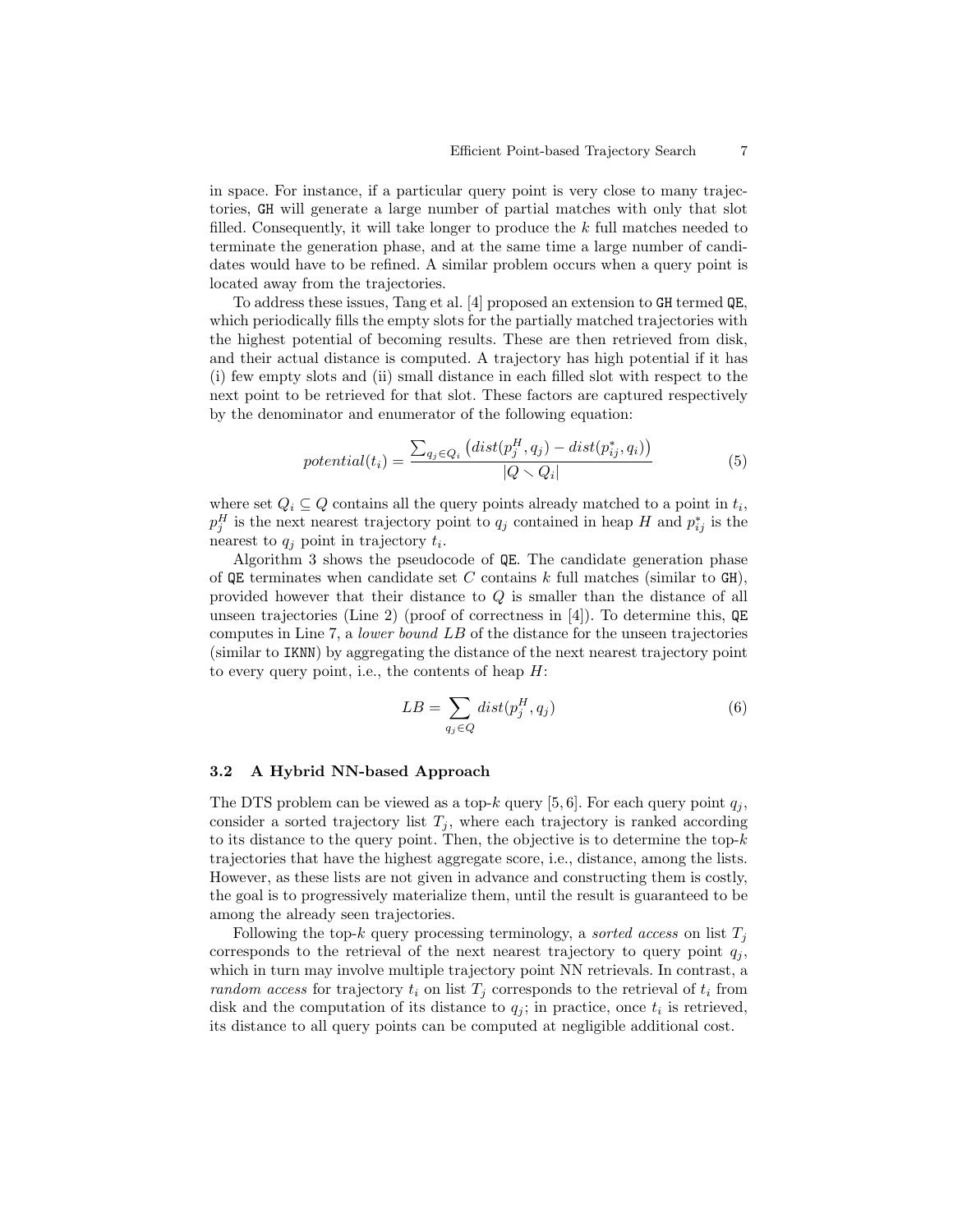Methods IKNN, GH and QE employ various ideas from top- $k$  query processing (an overview of this field is presented in Section 7). Particularly, IKNN performs only sorted accesses and prioritizes them in a manner similar to Stream−Combine [7]. Similarly, GH performs only sorted accessses but follows an unconventional strategy for prioritizing them, which explains its poor performance on our tests in Section 6. On the other hand, QE additionally performs random accesses following a strategy similar to the CA algorithm [5] to select which trajectory to retrieve.

In the following, we present the NNA algorithm, which combines the strengths of IKNN and QE. In short, it builds upon the Quick–Combine top- $k$  algorithm [8] performing both sorted and random accesses to generate the candidate set. NNA has the following features. First, similar to IKNN, the algorithm retrieves in a round robin manner, batches of nearest trajectory points to each query point in Q. This addresses the weaknesses of GH when dealing with non-uniformly distributed data. Second, after performing the nearest neighbor search centered at each query point, NNA fills the slots of the trajectories with the highest potential according to Equation (5), similar to QE. Finally, NNA employs the termination condition of IKNN for the candidate generation phase. In practice, NNA extends Algorithm 1 by completing the most promising partial matches in  $C$  (similar to QE), between Lines 5 and 6. Hence, it is able to compute tighter bounds compared to IKNN and thus terminate the generation phase earlier. In addition, it produces fewer candidates than IKNN, reducing the cost of the refinement phase.

## 3.3 A Spatial Range-based Approach

We identify two shortcomings of all the NN-based methods previously described. First, each NN search is implemented independently, which means that R-tree nodes and trajectory points may be accessed multiple (up to  $|Q|$ ) times, which increases the total I/O cost. Second, each NN search is associated with a priority queue, whose continuous maintenance increases the total CPU cost.

Our novel Spatial Range-based algorithm, denoted by SRA, addresses both these shortcomings. Similar to the NN-based approaches, it follows a generation and refinement paradigm. However, to generate the candidate set, it issues a spatial range search of expanding radius centered at each query point in Q. All searches operate on a common set  $N$  of R-tree nodes, which avoids accessing nodes more than once and hence saves  $I/O$  operations. Moreover, set N needs not be sorted according to any distance, eliminating costly priority queue maintenance tasks. The range-based search for each query point  $q_i$  is associated with current radius  $r_i$ , and is also assigned a maximum radius  $\theta_i$ . As the algorithm progresses, current radius  $r_j$  increases while maximum radius  $\theta_j$  decreases. Candidate generation terminates as soon as  $r_j > \theta_j$  for some query point  $q_j$ .

Algorithm 4 shows the pseudocode of SRA. In Lines 2–4, SRA initializes the current and maximum radius for each query point. For the latter, an upper bound  $UB_k$  to the k-th smallest distance to Q is computed. In particular, SRA invokes a sum-aggregate nearest neighbor (sum-ANN) procedure [9] retrieving trajectory points in ascending order of  $\sum_{q_j \in Q} dist(\cdot, q_j)$ . Assuming that this procedure retrieves point  $p_i$  of trajectory  $t_i$ , the sum-aggregate value is an upper bound to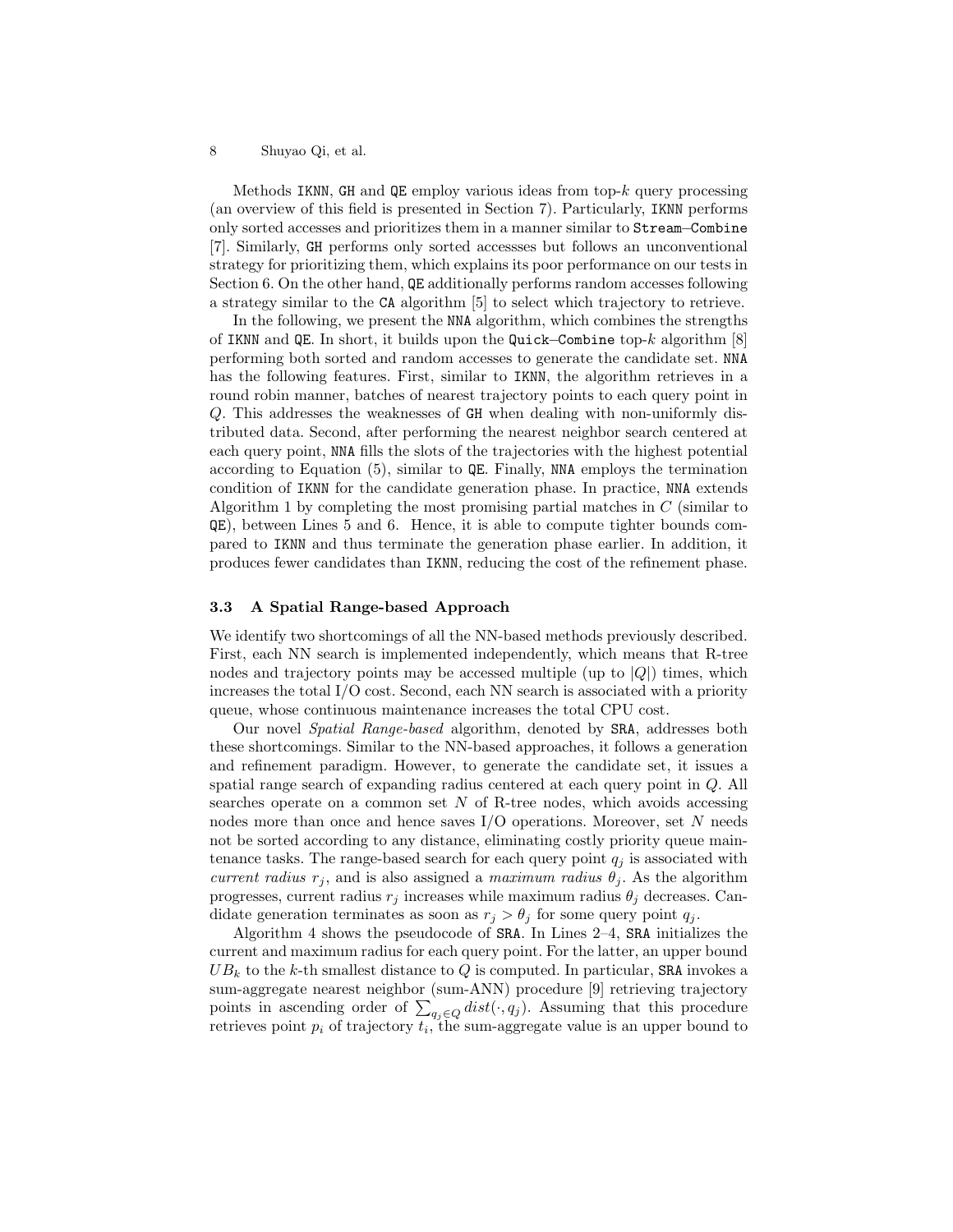#### Algorithm 4: SRA

|                          | : collection of trajectories T, set of query points $Q$ , number of results k<br>Input                  |                                                               |
|--------------------------|---------------------------------------------------------------------------------------------------------|---------------------------------------------------------------|
|                          | Output<br>: top-k list of trajectories $R$                                                              |                                                               |
|                          | Variables<br>: candidate set C, k-th distance upper bound $UB_k$ , current $r_i$ and maximum $\theta_i$ |                                                               |
|                          | search radius for each $q_i \in Q$ , set of R-tree nodes N                                              |                                                               |
|                          | <b>1</b> initialize $C \leftarrow \emptyset$ and $N \leftarrow$ R-tree root node;                       |                                                               |
|                          | 2 compute $UB_k$ invoking a sum-ANN(T, Q);                                                              |                                                               |
|                          | <b>3</b> for each $q_i \in Q$ do                                                                        |                                                               |
| $\overline{4}$           | initialize $r_j \leftarrow 0$ and $\theta_j \leftarrow UB_k$ ;                                          |                                                               |
|                          | 5 while $r_i \leq \theta_i$ for all $q_i \in Q$ do                                                      |                                                               |
| 6                        | select current $q_c$ ;                                                                                  |                                                               |
| $\overline{\phantom{a}}$ | $r_c \leftarrow r_c + \varepsilon$ :                                                                    | $\triangleright$ Increase $r_c$ to expand search around $q_c$ |
| 8                        | expand from N all nodes that intersect with the disc of radius $r_c$ centered at $q_c$ ;                |                                                               |
| 9                        | $S \leftarrow$ trajectory points within spatial range $r_c$ found during expansion;                     |                                                               |
| 10                       | update $C$ with $S$ :                                                                                   |                                                               |
| 11                       | update $UB_k$ :                                                                                         | $\triangleright$ Equation (7)                                 |
| 12                       | for each $q_i \in Q$ do                                                                                 |                                                               |
| 13                       | update $\theta_j \leftarrow UB_k - \sum_{q_\ell \in Q \setminus \{q_j\}} r_\ell;$                       | $\triangleright$ Reduce maximum radius                        |
|                          | 14 $R \leftarrow$ Refine <sub>pts</sub> $(k, T, Q, C)$ ;                                                |                                                               |
|                          | $15$ return $R$ :                                                                                       |                                                               |

the distance of  $t_i$ , i.e.,  $dist(t_i) \leq \sum_{q_j \in Q} dist(p_i, q_j)$ . Hence, once points from k distinct trajectories have been retrieved, SRA can determine a value for  $UB_k$ .

During the candidate generation phase in Lines 5–13, SRA first selects the query point  $q_c \in Q$  with the fewest retrieved points so far, and increases its radius by a fixed  $\xi^5$ , so that each location retrieves more or less the same number of points. Then, it extends the range search centered at  $q_c$  to new radius  $r_c$ . In particular, all nodes in N that intersect with the search frontier are expanded, i.e., replaced by their children (Line 8). During the expansion, all trajectory points within the frontier are collected in set  $S$  (Line 9). Upon completion of the expansion, set N contains no R-tree node or point within  $r_c$  distance to  $q_c$ , or with distance to  $q_c$  greater than  $\theta_c$ , and N will be re-used in further iterations.

After the expansion, SRA uses the newly seen trajectory points in  $S$  to properly update candidate set C. Note that for each trajectory  $t_i$  in C, SRA keeps  $|Q|$ slots storing the closest trajectory points  $t_i$ ,  $p_j$  seen so far to each query point  $q_i$ . A slot is marked *matched* if the corresponding matching pair has been determined, i.e., when  $t_i \cdot p_j \equiv p_{ij}^*$ . SRA in Line 10 performs the following tasks for each point  $p_x$  in S; let  $t_i$  be the trajectory  $p_x$  belongs to. For each slot  $q_i$  that is not matched, SRA checks whether  $p_x$  is closer to  $q_j$  than  $t_i \cdot p_j$ , and updates the slot with  $p_x$  if true. If the slot for the current query point  $q_c$  was among those examined, it is marked as *matched*. The benefits of this update strategy are twofold. First, it guarantees that no matching trajectory point will be missed, even though SRA does not access  $p_x$  again (removed from N) for  $q_i \neq q_c$ . At the same time, it also helps to derive a tighter upper bound for the distance of  $t_i$ :

$$
\overline{dist}(t_i, Q) = \sum_{q_j \in Q_i} dist(p_{ij}^*, q_j) + \sum_{q_j \in Q \backslash Q_i} dist(t_i, p_j, q_j). \tag{7}
$$

<sup>5</sup> In the future, we plan to investigate variable  $\xi_j$  values based on current radius  $r_j$ and the trajectory point density around  $q_j$ , inspired by determining  $\delta_j$  value in [3].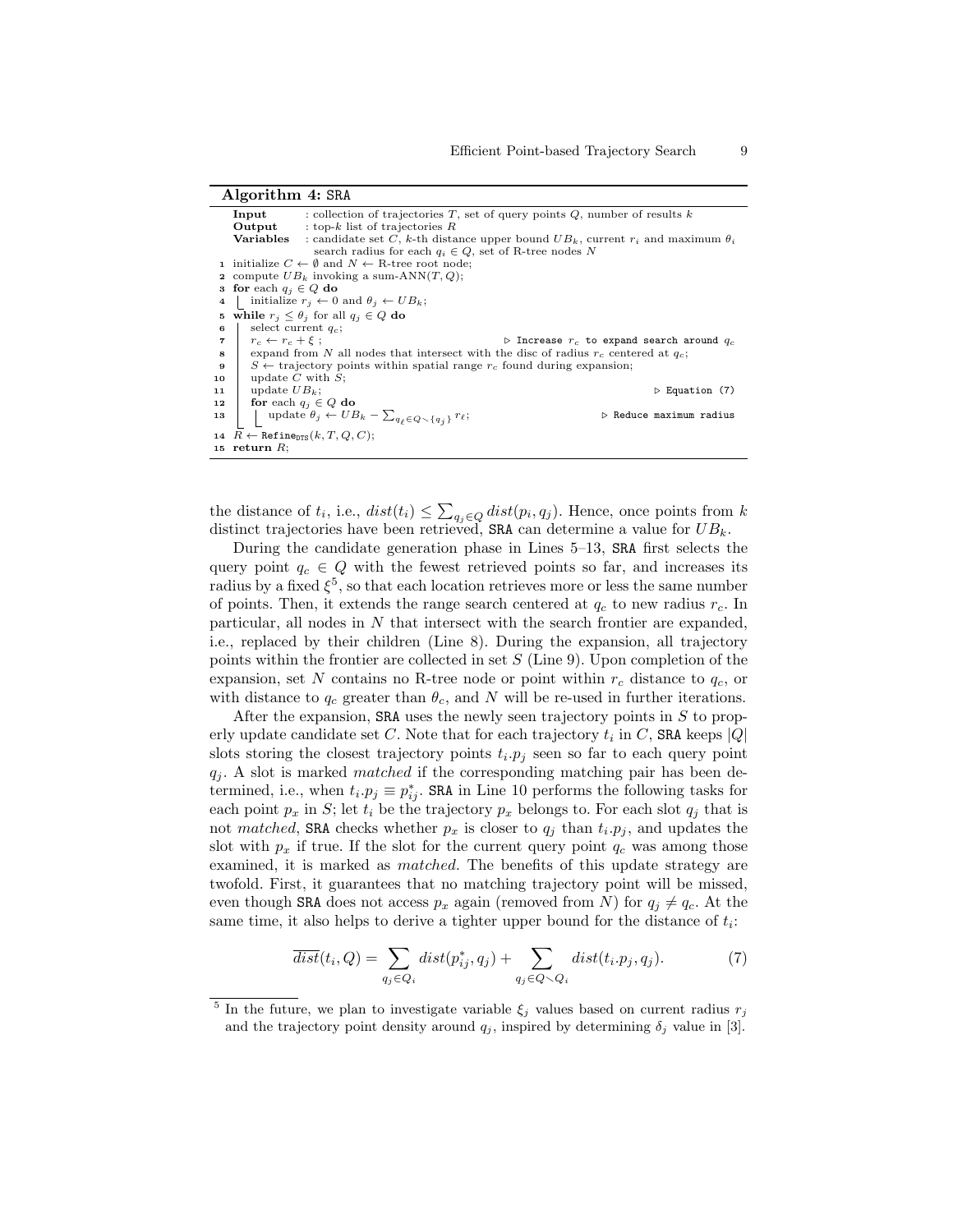Compared to Equation (3) utilized by IKNN and NNA, Equation (7) computes a tighter bound on unmatched slots. Based on these bounds, a tighter value for  $UB_k$  can be established (Line 11).

To better explain the procedure in Line 10, we use the example of Figure 1(a) for  $k = 2$ . SRA has just started and thus C is empty. Assume that the current query point is  $q_c = q_1$ , and let  $r_1 = 0 + \xi$  be the radius of the shaded disk depicted in the figure. As a result, set  $S$  in Line 9 contains trajectory points  $\{p_{21}^*, p_{22}^*, p_{41}^*\}$ . Moreover, candidate set C contains  $t_2$  and  $t_4$ . For trajectory  $t_2$ ,  $p_{21}^*$  is settled as the matching point to  $q_1$  because  $dist(p_{21}^*, q_1) < dist(p_{22}^*, q_1)$ and no unseen point of  $t_2$  can be closer. On the other hand, the matching points to  $q_2$ ,  $q_3$  cannot be yet determined, but we can use  $p_{21}^*$  and  $p_{22}^*$  to bound  $t_2$ 's distances to  $q_2$  and  $q_3$ . Therefore, the slots for  $t_2$  become  $\langle \mathbf{p}_{21}^*, p_{22}^*, p_{21}^* \rangle$ , where bold indicates a *matched* slot. Moreover, an upper bound to the distance of  $t_2$  is determined as  $dist(t_2, Q) = dist(p_{21}^*, q_1) + dist(p_{22}^*, q_2) + dist(p_{21}^*, q_3)$ . Similarly, we obtain the slots for  $t_4$  as  $\langle \mathbf{p}_{41}^*, p_{41}^*, p_{41}^* \rangle$ .

As a last step, SRA updates the maximum radius for all query points with respect to the new  $UB_k$  in Lines 12–13. Observe that SRA's termination condition for candidate generation is essentially identical to that of IKNN. Any trajectory not in the candidate set C must have distance to each  $q_i$  at least  $\theta_i$ , and thus distance at least equal to  $LB = \sum_{q_j \in Q} \theta_j$ . The termination condition of Line 5,  $r_j > \theta_j$  for some  $q_j$ , and the update of  $\check{\theta}_j$ , imply that, when candidate generation concludes,  $UB_k \leq LB$ .

Finally, the performance of SRA can be enhanced following the key idea of QE to further improve the  $\overline{dist}(t_i, Q)$  bound and therefore,  $UB_k$ . We denote this extension to the SRA algorithm by SRA+. Specifically, in between Lines 10 and 11 in Algorithm 4,  $SRA+$  fills the empty slots of the trajectories in C with the highest potential as computed using Equation (5).

## 4 Bounded Distance-based Trajectory Search

We next address the bounded distance-based trajectory search. Recall from Section 2 that  $k$ -BDTS $(T, Q, \tau)$  is equivalent to a  $k$ -DTS $(T', Q)$  distance-based query over the subset  $T' \subseteq T$  containing only trajectories with  $span(\cdot, Q) \leq \tau$ . However, as  $span(t, Q)$  can be computed only after all the matching pairs of a trajectory  $t$  to  $Q$  are identified, the major challenge is to limit the number of invalid partial matches generated, i.e., those with the  $span(\cdot, Q) > \tau$ . In the following, we address this issue in two alternative ways.

The idea behind the incremental approach, denoted as INCREMENTAL, is to progressively construct the result set  $R$  by utilizing the generation phase of a DTS method as a "black" box. Algorithm 5 illustrates INCREMENTAL; note that any of the algorithms in Section 3 can be used as the underlying DTS method. At each round, INCREMENTAL asks for the missing  $k-|R|$  trajectories to complete the result set R in Lines 3–4. For this purpose, a  $\lambda$ -DTS $(T, Q)$  search is processed, with the  $\lambda$  value been increased at each round by  $k - |R|$ ; during the first round  $\lambda = k$ . Each time  $\lambda$  is updated in Line 3, the DTS method in Line 4 does not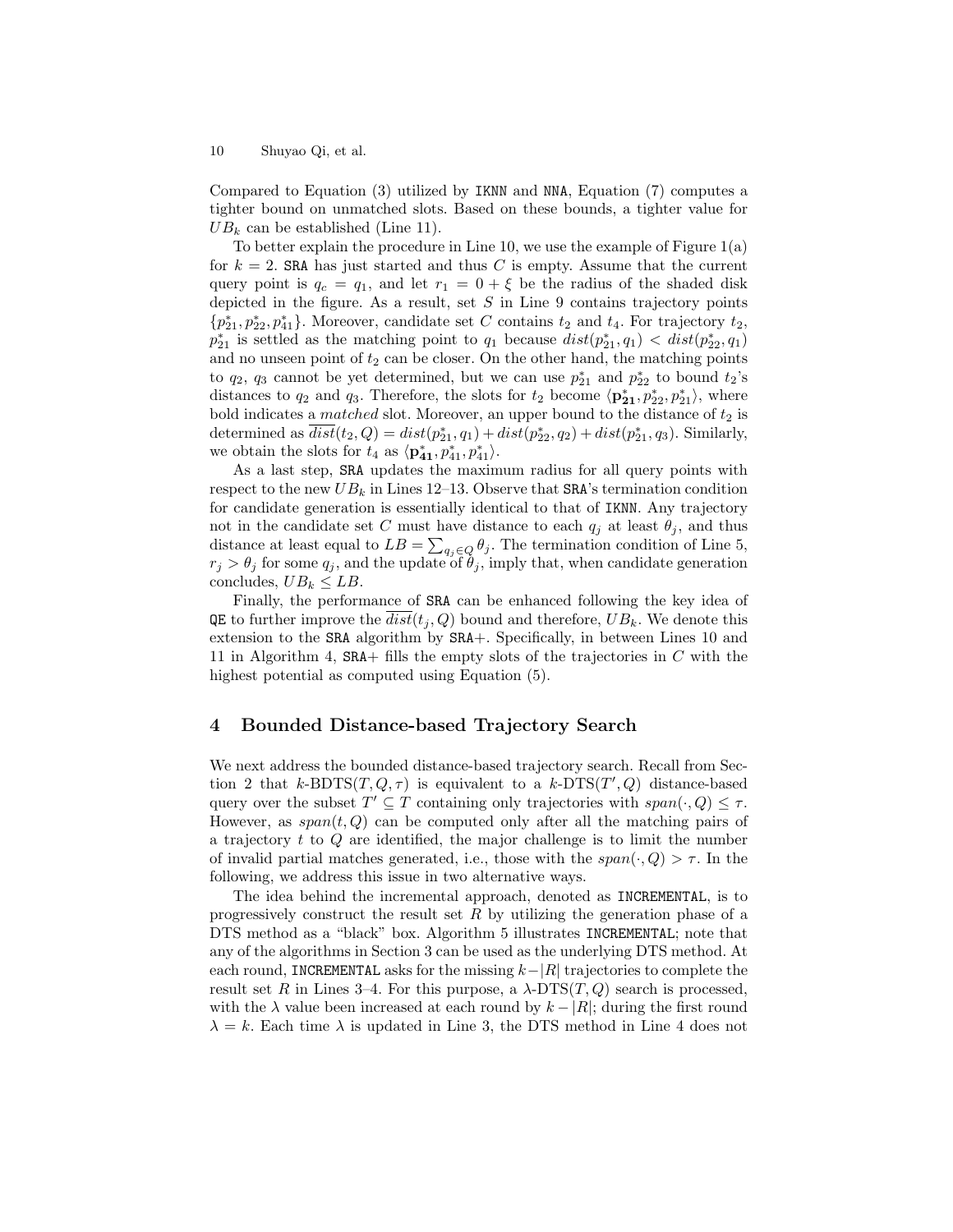Algorithm 5: INCREMENTAL

**Input** : collection of trajectories T, set of query points  $Q$ , span threshold  $\tau$ , number of results k **Output** : result set  $R$ **Variables** : candidate set C, number of intermediate results  $\lambda$ 1 initialize  $C \leftarrow \emptyset$ ,  $R \leftarrow \emptyset$  and  $\lambda \leftarrow 0$ ; 2 while  $|R| < k$  do<br>3 | increase  $\lambda$  by k **3** increase  $\lambda$  by  $k - |R|$ ;<br>**4**  $C \leftarrow$  next candidate set 4  $C \leftarrow$  next candidate set of  $\lambda$ -DTS $(T, Q)$ ;<br>5  $R \leftarrow R \cup \text{Refine}_{\text{pre}}(k, T, Q, C, \tau)$ ;  $\vert R \leftarrow R \cup \text{Refine}_{\text{BDTS}}(k, T, Q, C, \tau);$  $6$  return  $R$ ;

run from scratch. It continues the candidate generation using a new termination condition with respect to the updated  $\lambda$  in order to expand candidate set C. Last, in Line 5, Refine<sub>BDTS</sub> examines the new candidates to update result set R by computing their  $dist(\cdot, Q)$  and eliminating trajectories with  $span(\cdot, Q) > \tau$ .

Intuitively, INCREMENTAL takes a conservative approach to bounded distancebased trajectory search. As it is unable to predict which partial matches could provide a valid trajectory (full match) with  $span(\cdot, Q) \leq \tau$ , a refinement phase is needed to "clean" the candidate set. Hence, INCREMENTAL may involve several rounds of generation and refinement phases. To address these issues, we propose the ONE−PASS approach which involves a single generation and refinement round. The idea is again to build upon a DTS method but by extending its candidate generation phase in two ways. First, for each partial match  $t_i$  in candidate set C, ONE–PASS computes a lower bound of  $span(t_i, Q)$  based on the points of  $t_i$ matching the current subset of query points  $Q_i \subset Q$ , as follows:

$$
span(t_i, Q) = \begin{cases} 0, & if |Q_i| = 1\\ span(t_i, Q_i), & otherwise \end{cases}
$$
 (8)

Every partial match with  $span(\cdot, Q) > \tau$  can be safely pruned. Second, the original termination is triggered only after candidate set C contains at least k valid full matches, i.e., with  $span(\cdot, Q) \leq \tau$ . This is because the k-th upper bound  $UB_k$  of existing candidates can be computed only through full matches. For example, candidate generation of ONE−PASS based on SRA+ terminates as soon as at least k valid full matches are identified and  $r_j > \theta_j$  holds for some query point  $q_j$ .

## 5 Discussion

We discuss alternative definitions and variants to the point-based search problems introduced in Section 2.

Distance & Span-based Trajectory Search. Although taking into account their temporal span, the bounded distance-based search still ranks the trajectories solely on their distance to the query points in Q. As an alternative, we may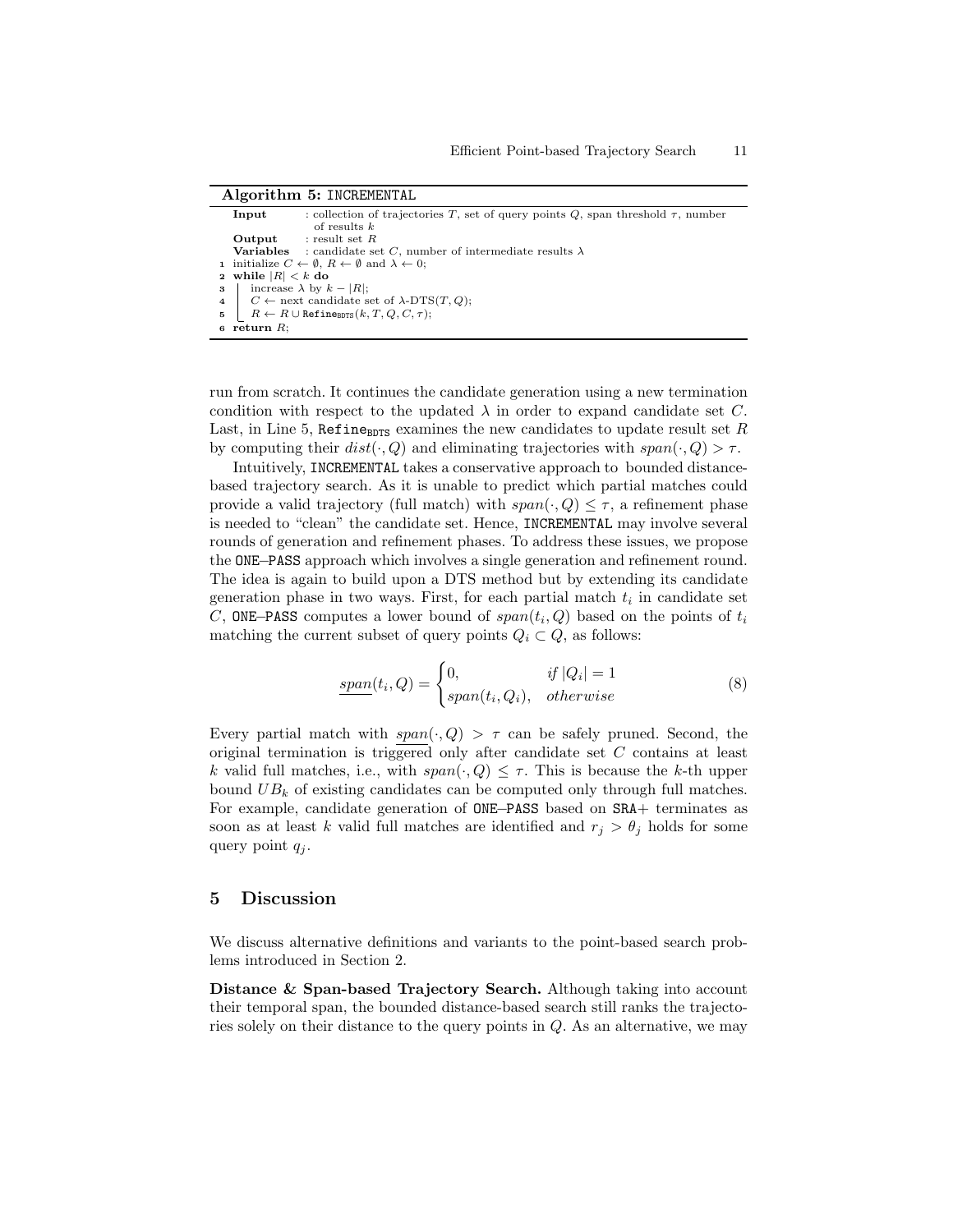rank the results with respect to a linear combination of the *span-dist* metrics:

$$
f(t, Q) = \alpha \cdot dist(t, Q) + (1 - \alpha) \cdot span(t, Q)
$$
\n(9)

where  $\alpha$  weights the importance of each metric. With Equation (9), we introduce the k-Distance  $\mathcal C$  Span-based Trajectory Search, denoted by k-DSTS(T, Q) which returns the subset of k trajectories  $R \subseteq T$  with the lowest  $f(\cdot, Q)$  value.

All methods discussed in Section 3 can be extended for  $k$ -DSTS $(T, Q)$  by replacing  $dist(\cdot, Q)$  with  $f(\cdot, Q)$ . Note that the upper bound  $\overline{f}(t, Q)$  of a partial match t can be computed by setting  $\overline{span}(t, Q)$  equal to the total duration of the trajectory  $t$ . In contrast, as no matching pairs are identified for the unseen trajectories, the lower bound LB or the  $\theta_i$  values are defined similar to the DTS methods, i.e., essentially setting the lower bound of span to zero. In Section 6.4, we experimentally investigate the efficient evaluation of DSTS.

Order-aware Trajectory Search. Similar to [3], we also consider a variation of the trajectory search when a visiting order is imposed for the query points. In this variation, the matched trajectory point  $p_{ij}^*$  to query point  $q_j$ , is not necessarily the nearest to  $q_j$  point of trajectory  $t_i$ . Consider for example trajectory  $t_2$  in Figure 1. The depicted  $p_{22}^*$ ,  $p_{21}^*$ ,  $p_{23}^*$  for DTS cannot be the matched points in the  $q_1 \rightarrow q_2 \rightarrow q_3$  order-aware DTS, as they violate the visiting order. Instead, the matched points that preserve the imposed visiting order are  $p_{22}^*$ ,  $p_{22}^*$ ,  $p_{23}^*$ , where  $p_{22}^*$  is matched with  $q_1$  although  $dist(p_{22}^*, q_1) > dist(p_{21}^*, q_1)$ . The distance of a trajectory to sequence  $Q$  is recursively defined as follows:

$$
dist_o(t,Q) = \begin{cases} \min \begin{cases} dist_o(t, T(Q)) + dist(H(t), H(Q)) - DIAM & \text{if } t \neq \varnothing, Q \neq \varnothing \\ dist_o(T(t), Q) & \text{if } t = \varnothing \\ 0 & \text{if } Q = \varnothing \end{cases} \end{cases}
$$
(10)

where  $H(S)$  is the first point (head) in a sequence  $S, T(S)$  indicates the tail of S after removing  $H(S)$ ,  $\varnothing$  denotes the empty sequence, and  $DIAM$  represents the diameter of the space. The distance can be computed by straightforward dynamic programming [3]. To derive an upper bound on a partial matched trajectory  $t_i$ , we consider only the subsequence  $Q_i$  of  $Q$  that contains the matched query points, i.e.,  $dist_o(t_i, Q) = dist_o(t_i, Q_i)$ . For order-aware BDTS, distance and its upper bound are the same as in order-aware DTS. Note, however that the lower bound on span (Equation (8)) does not apply as the matching are not yet finalized. For order-aware DSTS evaluation,  $f_o(t, Q)$  and its upper bound are defined in a similar manner to order-aware DTS. In Section 6, we experimentally investigate the order-aware variants of all three trajectory search problems.

## 6 Experimental Analysis

We evaluate our methods for point-based trajectory search. All algorithms were implemented in C++ and the tests run on a machine with Intel Core i7-3770 3.40GHz and 16GB main memory running Ubuntu Linux.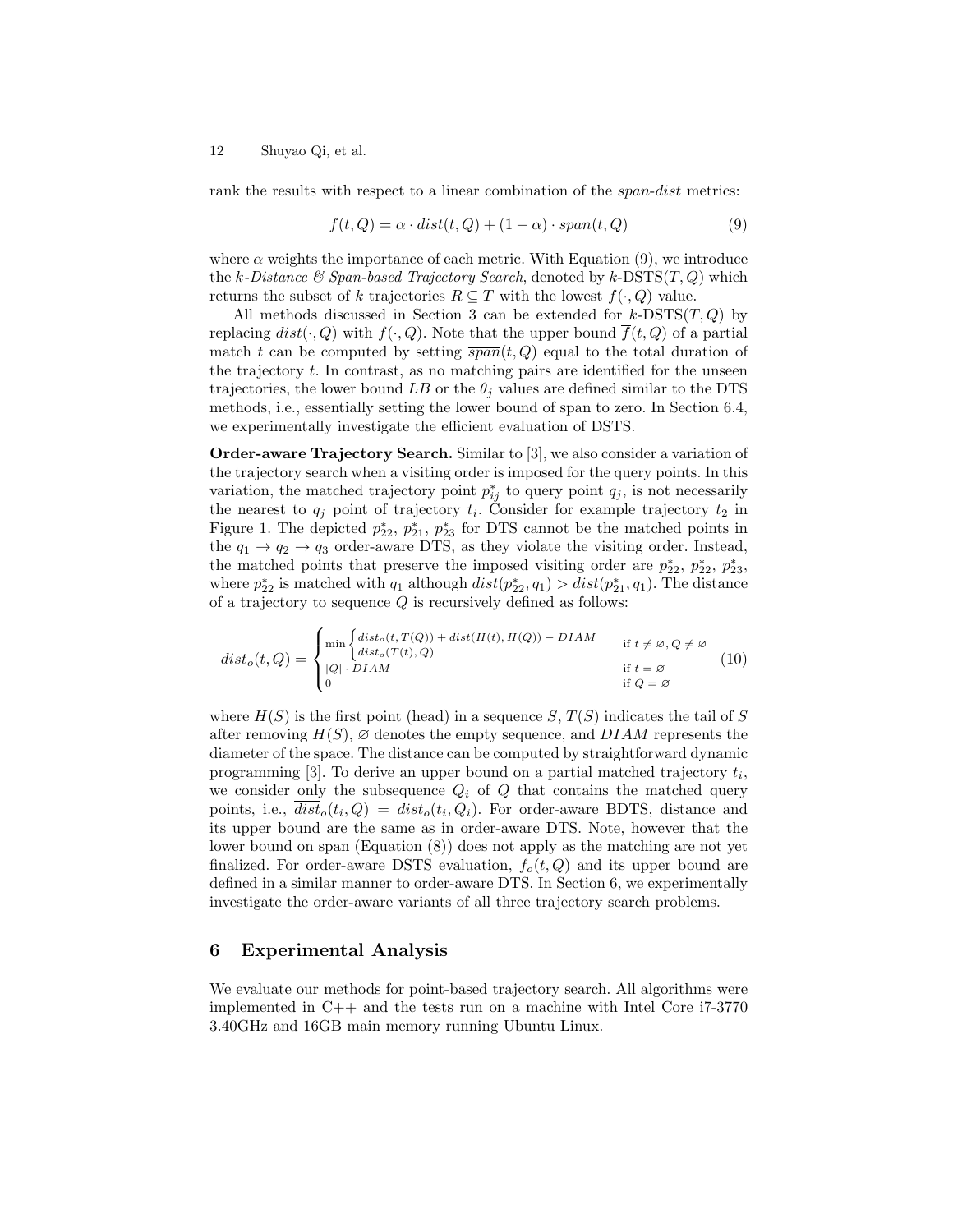Table 1. POIs in Beijing category cardinality

Table 2. Experimental parameters (default values in bold)

| Restaurants     | 51,971 |
|-----------------|--------|
| Hotels          | 10,620 |
| Pharmacies      | 6,963  |
| Schools         | 6,618  |
| Banks           | 6,057  |
| Police stations | 2,509  |
| Supermarkets    | 2,356  |
| Gas stations    | 1,916  |
| Post offices    | 1,125  |

| description               | parameter         | values                              |
|---------------------------|-------------------|-------------------------------------|
| Number of results         |                   | 1, 5, 10, 50, 100                   |
| Number of query points    | Q                 | 2, 4, 6, 8, 10                      |
| Span threshold ratio      | $\tau/\tau_{min}$ | 1, 1.5, 2, 2.5, 3                   |
| Linear combination factor | $\alpha$          | $\vert 0, 0.25, 0.5, 0.75, 1 \vert$ |

#### 6.1 Setup

We conducted our analysis using real-world trajectories from the GeoLife Project [10–12]. The collection contains 17,166 trajectories with 19m points in Beijing, recording a broad range of outdoor movement. To generate our query sets, we considered around 90k points of interest (POIs) of various types, located inside the same area covered by the trajectories (see Table 1 for details). A query set Q is formed by randomly selecting a combination of  $|Q|$  types and a particular POI from each type. We assess the performance of all involved methods measuring their CPU and I/O cost, and the number of candidates they generate over 1,000 distinct query sets  $Q$ , while varying (i) the number of returned trajectories k and (ii) the number of query points  $|Q|$ . In case of BDTS queries, we additionally vary the span threshold via the  $\tau/\tau_{min}$  ratio, where  $\tau_{min}$  is the minimum possible time required to travel among the query points in  $Q$  at a constant velocity of  $50 \text{km/h}$ . Finally, for DSTS queries, we also vary the weight factor  $\alpha$  of Equation (9). Table 2 summarizes all parameters involved in our study.

### 6.2 Distance-based Trajectory Search

Figure 2 reports the CPU cost, the I/O cost and the number of generated candidates for the DTS methods. As expected the processing cost of all methods goes up as the values of k and  $|Q|$  increase. The tests clearly show that  $SRA+$  is overall the most efficient evaluation method. We also make the following observations.

First, we observe that IKNN always outperforms GH/QE; note that this is the first time the methods from [3, 4] are compared. Naturally, GH comes as the least efficient method; due to the examination order imposed by global heap  $H$ , the algorithm is unable to cope with the skewed distribution of the real-world data. QE manages to overcome the shortcomings of GH by completing the empty slots of the most promising candidates. Yet, compared to IKNN, QE is less efficient due to its weak termination condition for the generation phase; recall that at least k full matches are needed for this purpose which also results in generating a larger number of candidates, as shown in Figures 2(c) and (f). The advantage of IKNN over GH/QE justifies our decision to build the hybrid NNA method upon the round robin-based candidate generation of IKNN which retrieves nearest neighbor points in batches, and its powerful threshold-based termination condition. NNA is indeed the most efficient NN-based method, in fact with an order of magnitude improvement over IKNN and GH/QE on both CPU and I/O cost. Finally, Figure 2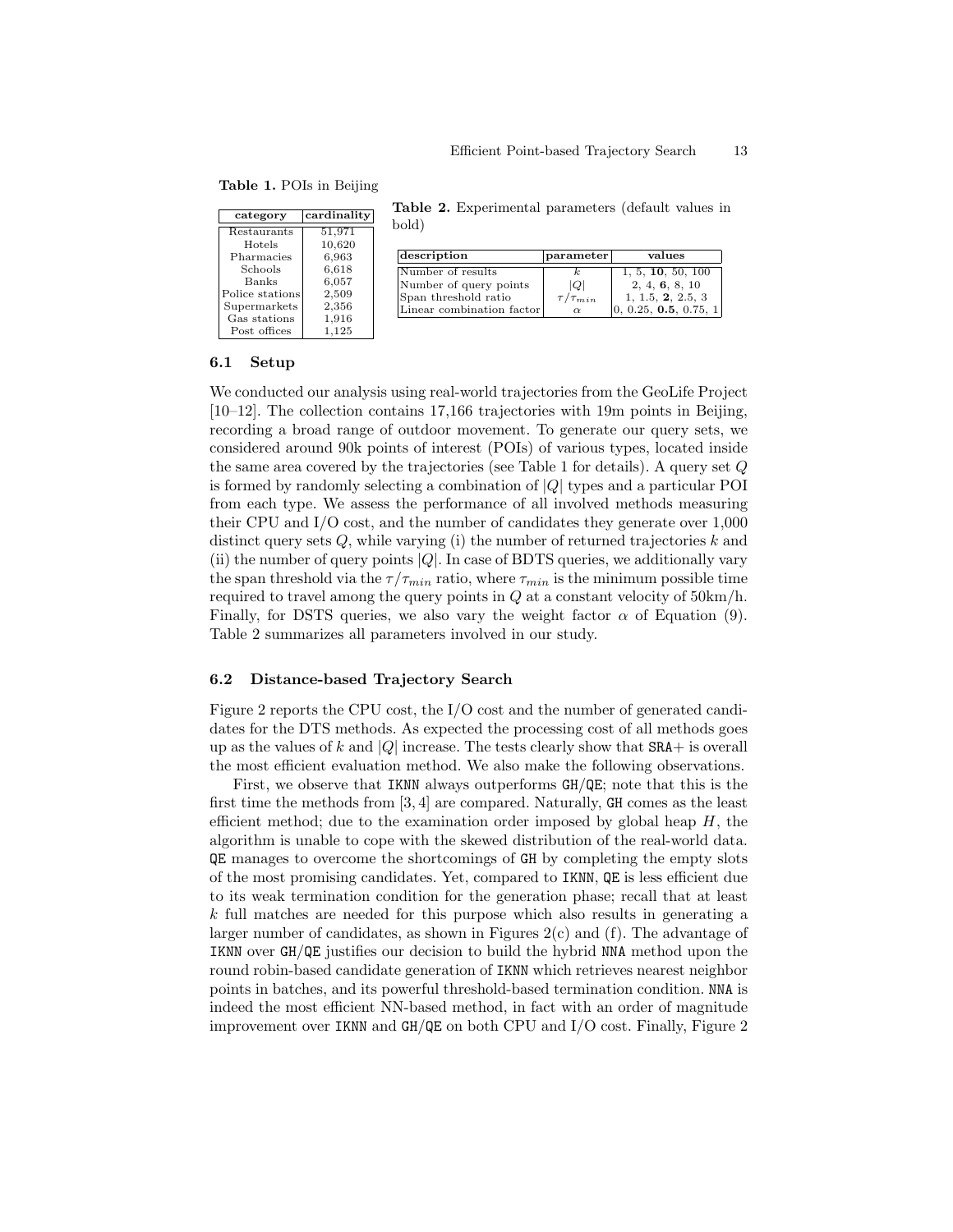





Fig. 3. Performance comparison for Distance-based Trajectory Search (order-aware)

clearly shows the advantage of the spatial range-based evaluation approach over the NN-based one. SRA is always faster while incurring fewer disk page accesses than IKNN, and in a similar manner, SRA+ outperforms NNA.

We also experimented with the order-aware variant of DTS. Figure 3 depicts similar results to Figure 2; the spatial range-based evaluation approach is again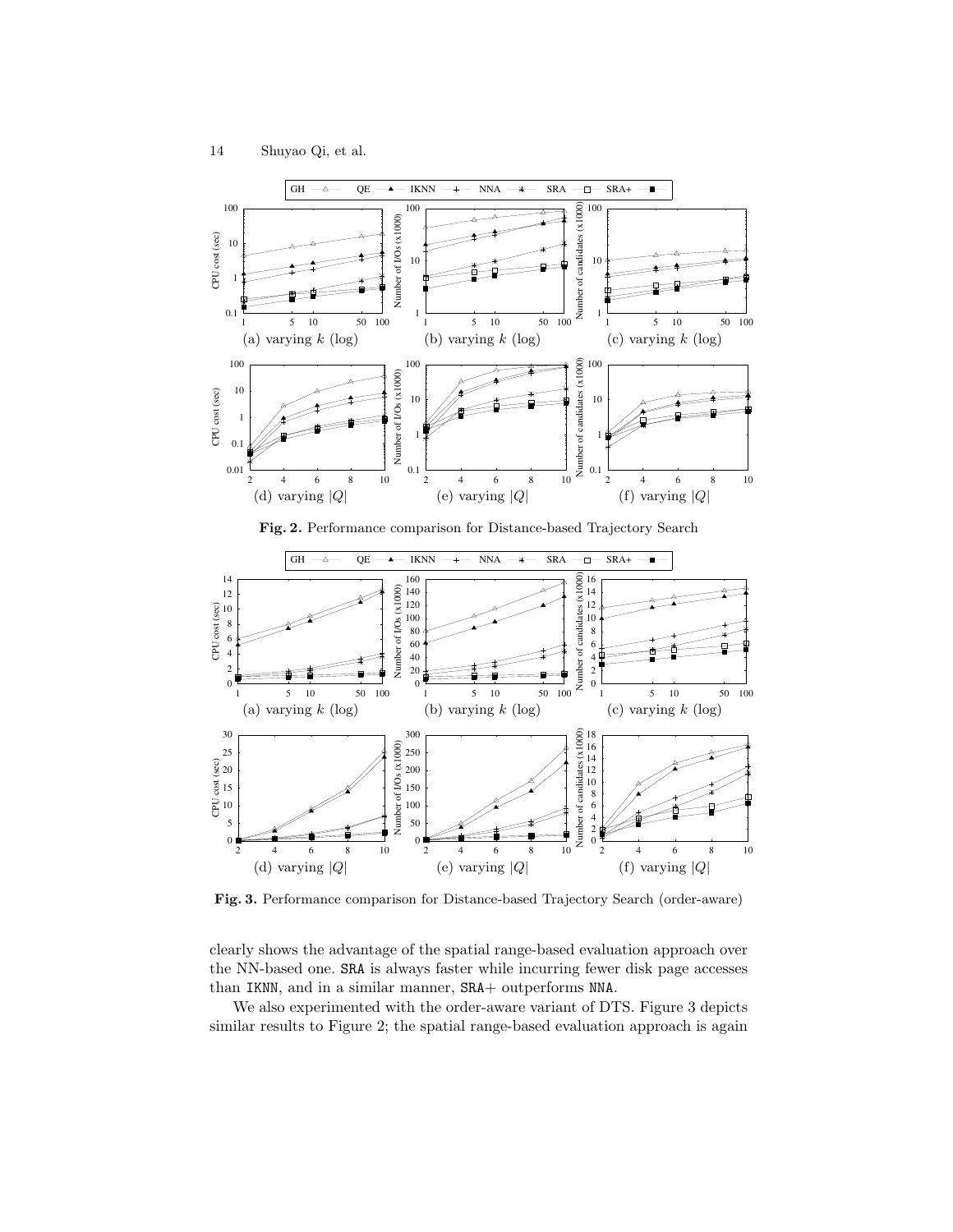superior to the NN-based and overall, SRA+ is the most efficient method. Nevertheless, it is important to notice that the advantage of completing the most proposing candidates is smaller compared to Figure 2, in terms of the CPU cost. Specifically, observe how close is the running time of GH to QE, of IKNN to NNA and of  $SRA$  to  $SRA+$ , in Figures 3(a) and (d). This is expected as completing partial matches employs dynamic programming to compute  $dist_o(\cdot, Q)$ .

#### 6.3 Bounded Distance-based Trajectory Search

Next, we investigate the evaluation of BDTS queries while varying the  $k, |Q|$ and  $\tau/\tau_{min}$  parameters. Based on the findings of the previous section, we use the SRA+ algorithm as the underlying DTS method. Note that due to lack of space we omit results for the order-aware variant of BDTS; the results however are similar. Figure 4 clearly shows that ONE−PASS outperforms INCREMENTAL in all cases. As expected, the conservative approach of INCREMENTAL generates a larger number of candidates by performing multiple rounds of generation and refinement which results in both higher running time and more disk page accesses. Last, notice that the evaluation of BDTS becomes less expensive for both methods while increasing  $\tau/\tau_{min}$ , as the number of invalid candidates progressively drops.

## 6.4 Distance & Span-based Trajectory Search

Finally, we study the evaluation of DSTS queries. For this experiment, we extended the most dominant method from [3, 4], i.e., IKNN, and our methods NNA, SRA and SRA+ following the discussion in Section 5. The results in Figure 5 demonstrate, similar to the DTS case, the advantage of both the spatial rangebased approach and the SRA+ algorithm which is overall the most efficient evaluation method. Due to lack space, we again omit the figure for the order-aware variant of DSTS as the results are identical to Figure 5.

# 7 Related Work

Apart from the studies [3, 4] for distance-based search on trajectories detailed in Section 3.1, our work is also related to *top-k* and *nearest neighbor* queries.

Top-k Queries. Consider a collection of objects, each having a number of scoring attributes, e.g., rankings. Given an aggregate function  $\gamma$  (e.g.,  $SUM$ ) on these scoring attributes, a top-k query returns the k objects with the highest aggregated score. To evaluate such a query, a *sorted* list for each attribute  $a_i$  organizes the objects in decreasing order of their value to  $a_i$ ; requests for *random* accesses of an attribute value based on object identifiers may be also possible. Ilyas et al. overviews top-k queries in  $[6]$  providing a categorization of the proposed methods. Specifically, when both sorted and random accesses are possible, the TA/CA [5] and Quick−Combine [8] algorithms can be applied. TA retrieves objects from the sorted lists in a round-robin fashion while a priority queue to organizes the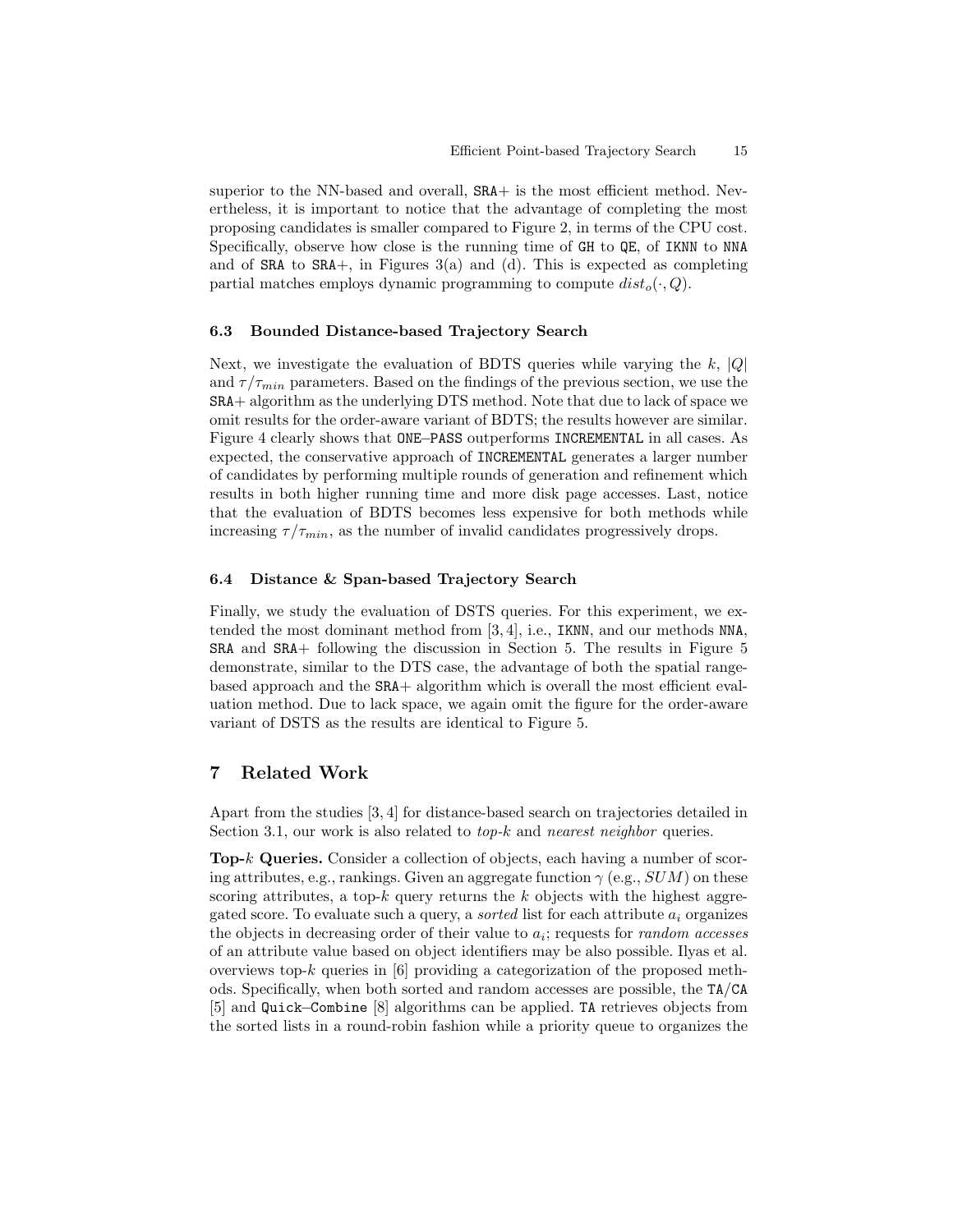

Fig. 4. Performance comparison for Bounded Distance-based Trajectory Search

best  $k$  objects so far. Based on the last seen attribute values, the algorithm defines an upper score bound for the unseen objects, and terminates if current  $k$ -th highest aggregate score is higher than this threshold. TA assumes that the costs of the two different access methods are the same. As an alternative, CA defines a ratio between these costs to control the number of random accesses, which in practice are usually more expensive than sorted accesses. Hence, the algorithm periodically performs random accesses to collect unknown values for the most "promising" objects. Last, the idea behind Quick−Combine is to favor accesses from the sorted lists of attributes which significantly influence the overall scores and the termination threshold. In contrast, when only sorted accesses are possible, the NRA [5] and Stream−Combine [7] algorithms can be applied. Intuitively, Stream−Combine operates similar to Quick−Combine without performing any random accesses. In Section 3.1, we discuss how the methods in [3, 4] build upon previous work on top-k queries to address distance-based search on trajectories.

Nearest Neighbor Queries. There is an enormous amount of work on the nearest neighbor (NN) query (also known as similarity search), which returns the object that has the smallest distance to a given query point;  $k$ -NN queries output the k nearest objects in ascending distance. Roussopoulos et al. proposed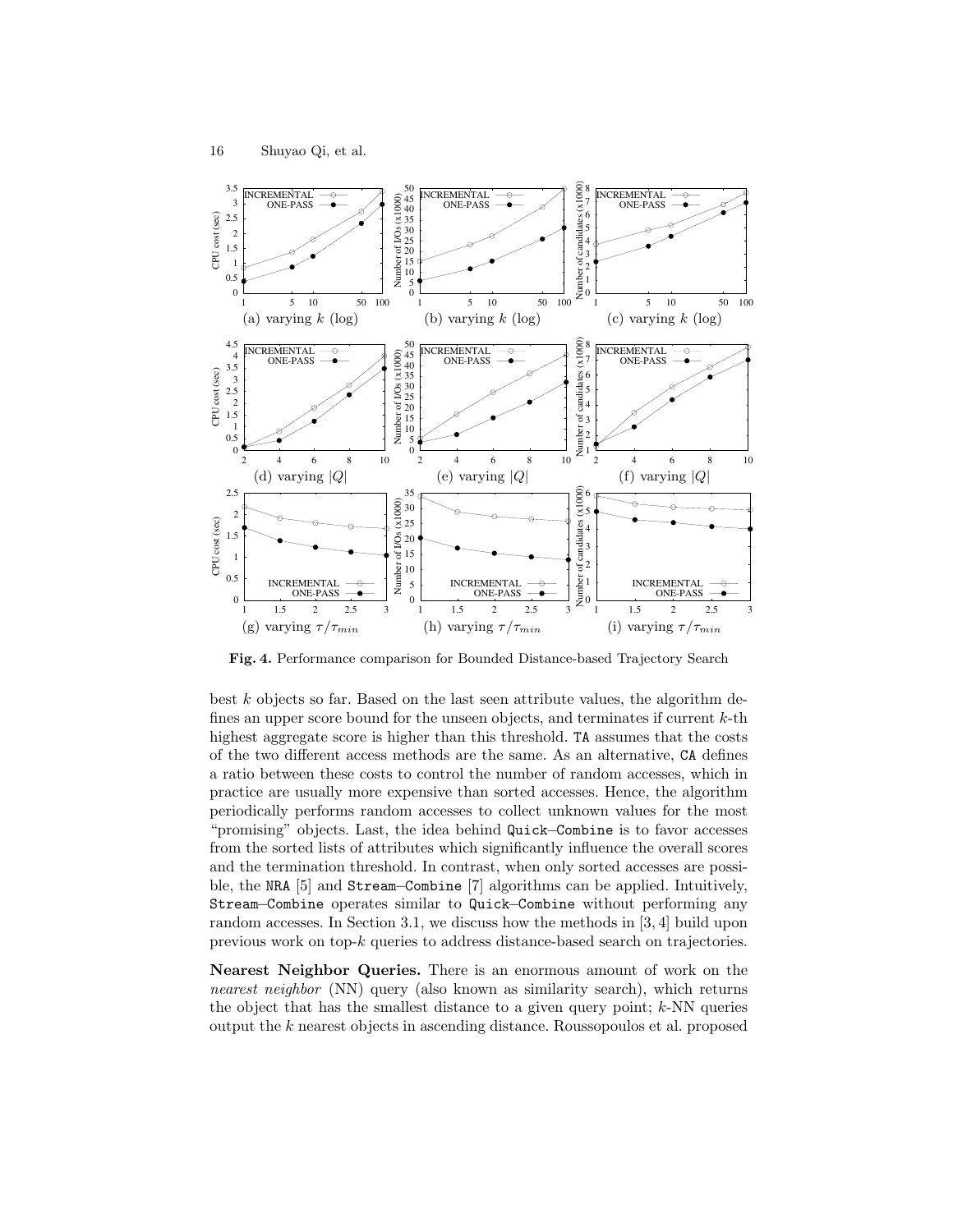

Fig. 5. Performance comparison for Distance & Span-based Trajectory Search

a depth-first approach to  $k$ -NN query in [13] while Hjaltason et al. enhanced the evaluation with a best-first search strategy in [14]. An overview of index-based approaches can be found in [15]; efficient methods for metric spaces, e.g., [16], and high-dimensional data, e.g., [17], have also been proposed.

For a set of query points, the *aggregate nearest neighbor* (ANN) query [9] retrieves the object that minimizes an aggregate distance to the query points. As an example, for the MAX aggregate function and assuming that the set of query points are users, and distances represent travel times, ANN outputs the location that minimizes the time necessary for all users to meet. In case of the SUM function and Euclidean distances, the optimal location is also known as the Fermat-Weber point, for which no formula for the coordinates exists.

# 8 Conclusions

In this paper, we studied the efficient evaluation of point-based trajectory search. After revisiting the existing methods (IKNN and GH/QE), which examine the trajectories in ascending order of their distance to the queries points, we devised